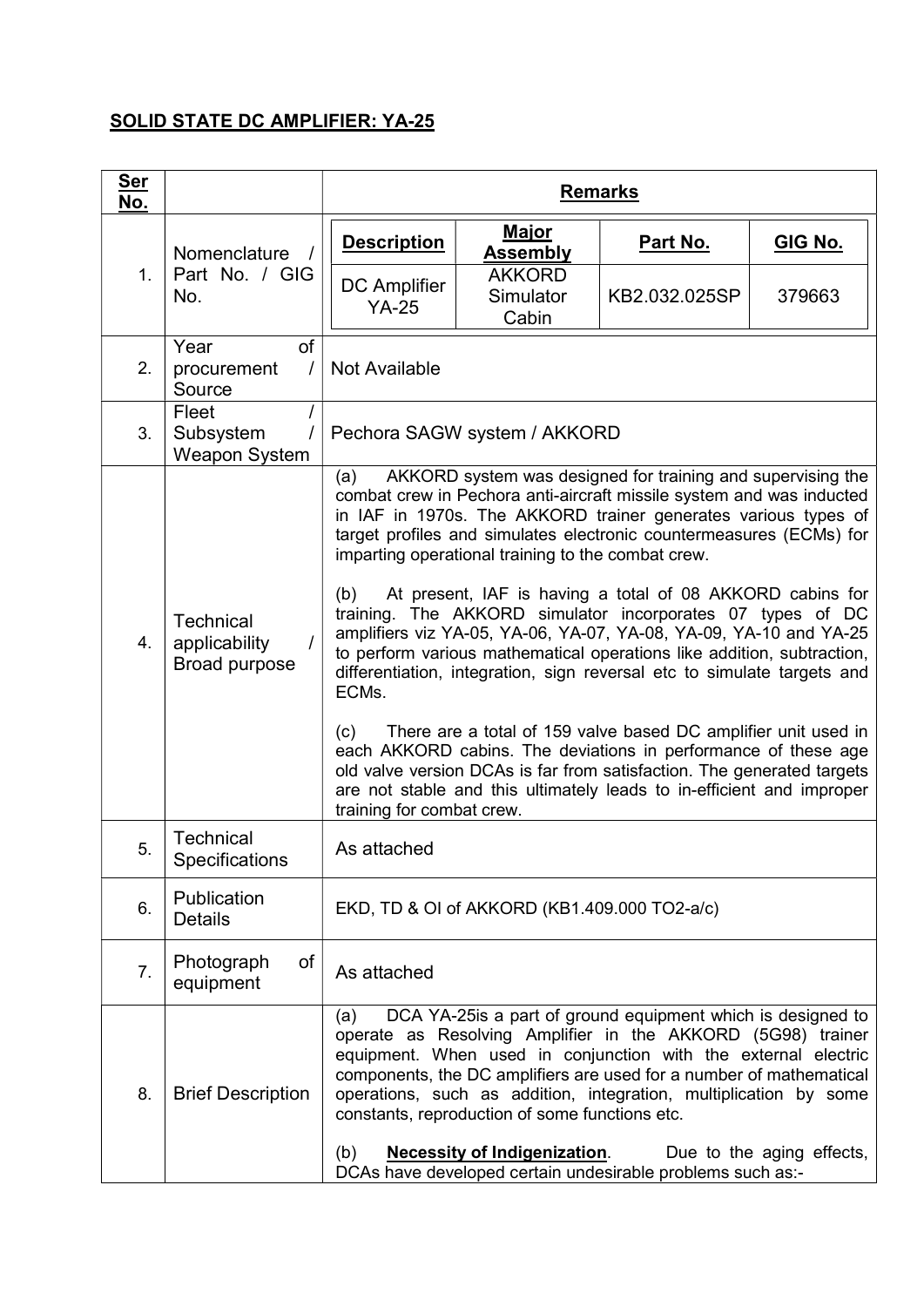|     |                                      | (i)<br><b>Unreliable during long operating hours. Continuous</b><br>operation of existing valve based DCA for more than 30<br>minutesleads tooutput being unstable/unreliable, which<br>adversely affect the performance of entire programming<br>(whereas in field units it is required to operate continuously for<br>2 to 3 hrs during training and categorization board).                                                      |
|-----|--------------------------------------|------------------------------------------------------------------------------------------------------------------------------------------------------------------------------------------------------------------------------------------------------------------------------------------------------------------------------------------------------------------------------------------------------------------------------------|
|     |                                      | (ii)<br><b>Cumbersome tuning procedure</b> . The average tuning<br>period is 30 minutes and also requires adequate warm-up of<br>30 minutes. Thus 1 hr is lost before commencement of every<br>exercise.                                                                                                                                                                                                                           |
|     |                                      | <b>Paucity of Spares</b> . There are no spares available for<br>(iii)<br>DCA. Themodulator/de-modulator (Vibropack) used in DCA is<br>a critical component and need to be procured from Russia.                                                                                                                                                                                                                                    |
|     |                                      | (iv)<br>There<br><b>Repair time vs serviceability.</b><br>was<br>no.<br>central repair agency for AKKORD Simulators. However in<br>2007, AFPMU has taken over the repair job and the equipment<br>serviceability reduces equivalent to the time taken for repair.                                                                                                                                                                  |
|     |                                      | <b>Tangible / Intangible Benefits.</b> The replacement of valve<br>(c)<br>based DC Amplifiers with Solid state DC Amplifiers will not only<br>enhance the serviceability state of AKKORD equipment but also help<br>the organization in providing the training capability to the combat<br>crews at field units for prolonged time. The indigenization of SDC<br>Amplifiers will also reduce the financial burden of ex-chequer on |
| 9.  | Classification of<br>equipment       | repairing defective valve based DC Amplifiers.<br>Ground equipment                                                                                                                                                                                                                                                                                                                                                                 |
| 10. | <b>Previous</b><br>repair<br>history | Qty-17 repaired in FY 2021-22.                                                                                                                                                                                                                                                                                                                                                                                                     |
| 11. | Criticality                          | <b>Priority I</b>                                                                                                                                                                                                                                                                                                                                                                                                                  |
| 12. | Requirement                          | Indigenization                                                                                                                                                                                                                                                                                                                                                                                                                     |
| 13. | Quantity<br>required                 | 25 (Annual)                                                                                                                                                                                                                                                                                                                                                                                                                        |
| 14. | Sample<br>Availability               | Yes                                                                                                                                                                                                                                                                                                                                                                                                                                |
| 15. | <b>Scale</b><br>Deficiency           | 21 per equipment / Nil spare available                                                                                                                                                                                                                                                                                                                                                                                             |
| 16. | <b>SPOC</b> details                  | SPE ISC, 7BRD, AF                                                                                                                                                                                                                                                                                                                                                                                                                  |
| 17. | Draft QTS                            | As attached                                                                                                                                                                                                                                                                                                                                                                                                                        |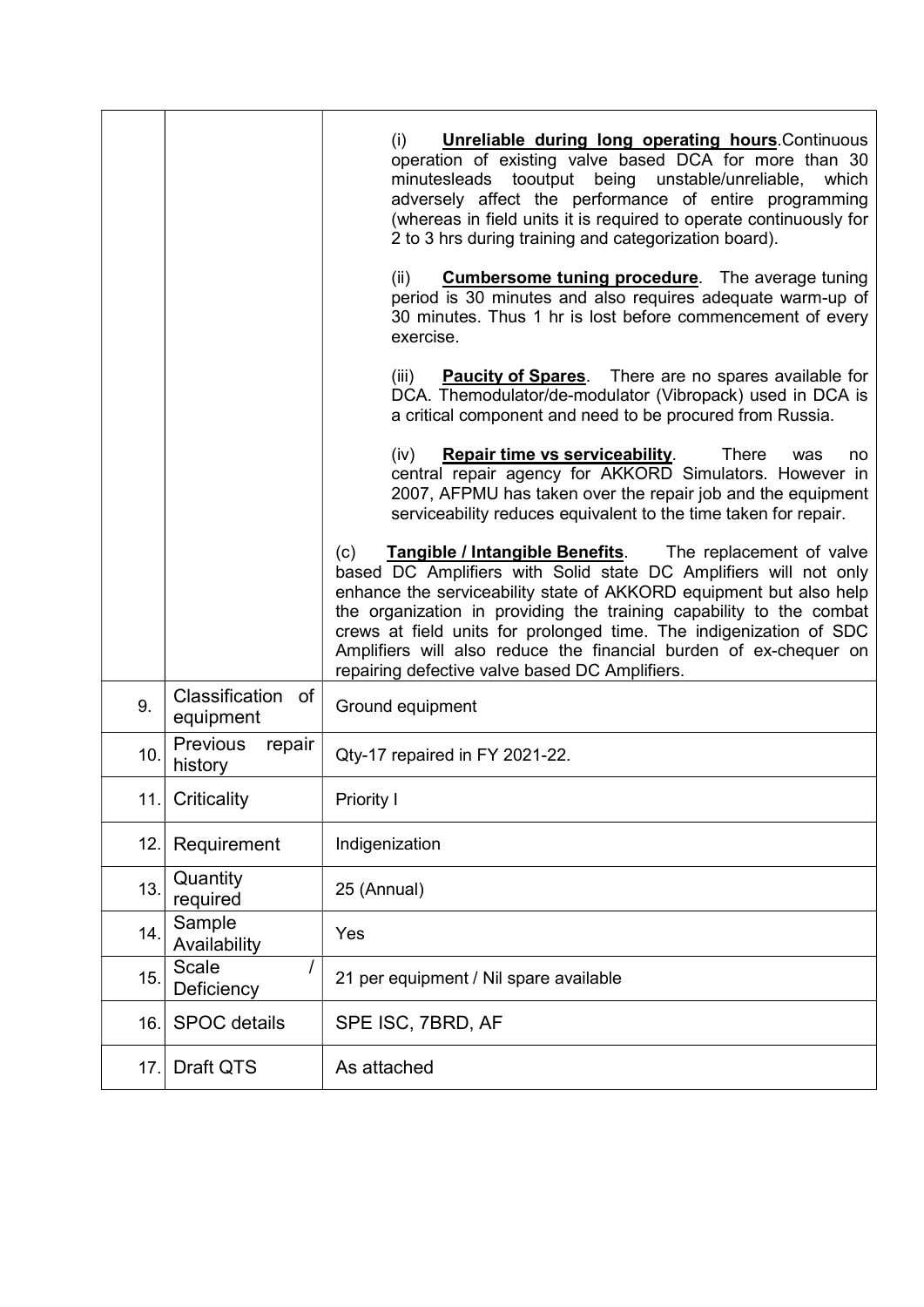

## **BRIEF TECHNICAL SPECIFICATION**

| <u>Ser No.</u> | <b>Details</b>                                                                                             | <b>Remarks</b>                                                                                                                                                                                                                                 |  |
|----------------|------------------------------------------------------------------------------------------------------------|------------------------------------------------------------------------------------------------------------------------------------------------------------------------------------------------------------------------------------------------|--|
| $\mathbf{1}$ . | <b>Dimensions</b>                                                                                          | 20 cm (L) x 4 cm (W) x 10 cm (H) &<br>Connector Base 1.1 cm (W) x 1.3 cm (H)                                                                                                                                                                   |  |
| 2.             | <b>Operating Temperature</b>                                                                               | +5 $^{\circ}$ C to + 65 $^{\circ}$ C                                                                                                                                                                                                           |  |
| 3.             | $<$ 98% at 40 $^{\circ}$ C<br><b>Humidity</b>                                                              |                                                                                                                                                                                                                                                |  |
| 4.             | Power supply input available are +300V,<br>Mechanical / Electrical parameter<br>-300V, -150V and -450V DC. |                                                                                                                                                                                                                                                |  |
| 5.             | Amplifying input signal                                                                                    | Slow varying DC voltage < 2V                                                                                                                                                                                                                   |  |
| 6.             | <b>Fitment Checks</b>                                                                                      | be fitted in the cabinet of<br>ltem to<br>AKKORD<br>dimensions<br>as<br>per<br>and<br>connections.                                                                                                                                             |  |
| 7 <sub>1</sub> | <b>Functional Checks</b>                                                                                   | Checks are carried out as per work sheet<br>:-<br>Zero shift and Range of Zero<br>(a)<br>Adjustment<15mV.<br>(b) Amplifier O/P voltage range<br>$±150V$ and $±175V$ .<br>O/P Voltage Drift < 35mV.<br>(c)<br>(d)<br>Hum component at amplifier |  |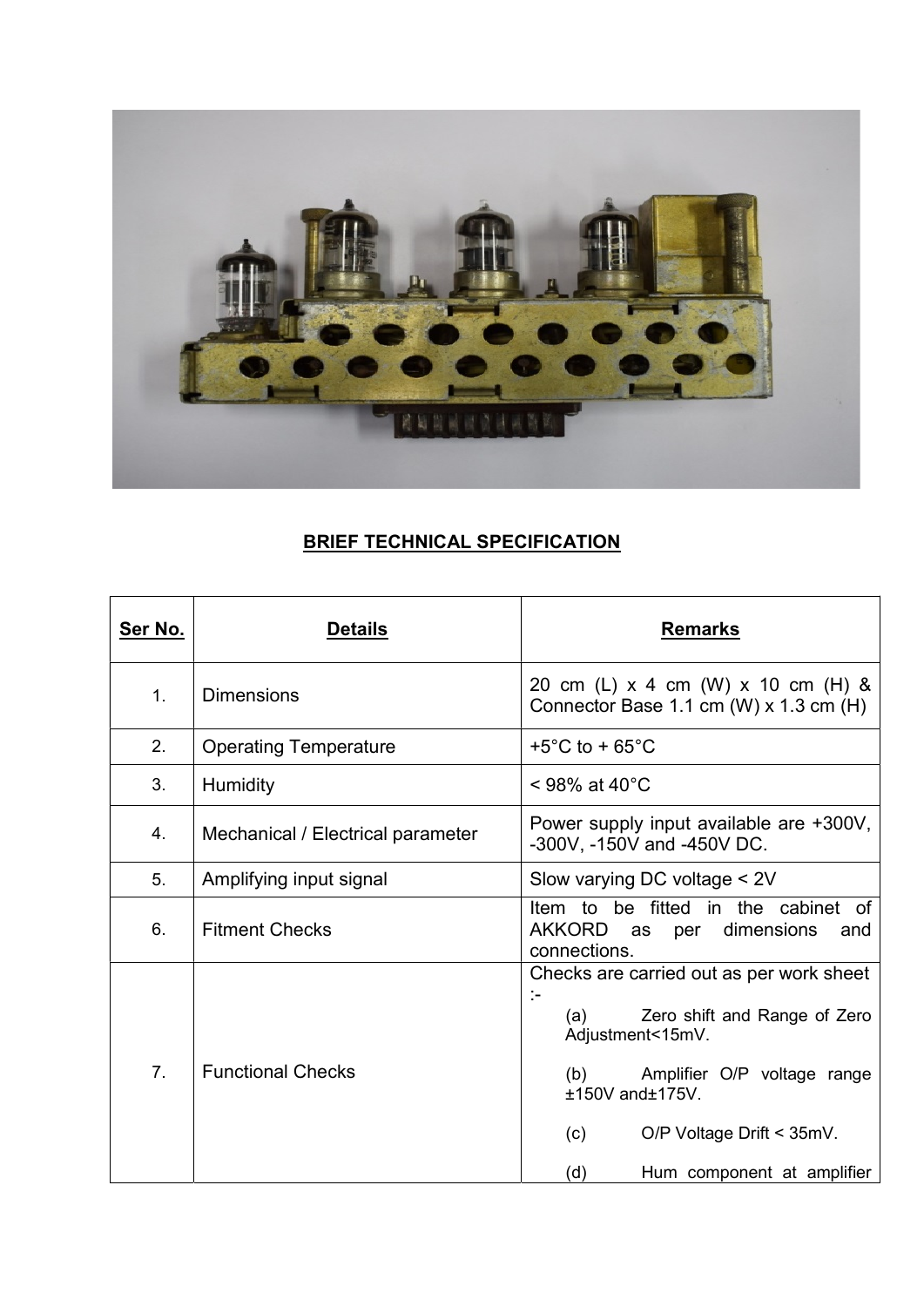|  | output<20mV. |    |                      |                                                      |  |
|--|--------------|----|----------------------|------------------------------------------------------|--|
|  | (e)          |    | <b>Current Drain</b> |                                                      |  |
|  |              | a. | $+300V$              | 10 <sub>m</sub> A                                    |  |
|  |              | b. | $-300V$              | 9 <sub>m</sub> A                                     |  |
|  |              | C. | $-450V$              | 0.4 <sub>m</sub> A                                   |  |
|  |              |    | (f) Integration      | check in AKKORD<br>simulator coupled with YHK cabin. |  |

## QUALIFICATION TEST PROCEDURE

| <b>Item Details:-</b> | KB2.032.025.SP           |
|-----------------------|--------------------------|
| GIG NO.               | 379663                   |
| <b>Description</b>    | DC Amplifier YA-25       |
| Denomination          | Ea                       |
| Major Assy            | AKKORD SIMULATOR (5G-98) |
| Sub Assy              | IA-21, IA-24             |

## Reference Document/Manual:- EKD, TD & OI of AKKORD (KB1.409.000 TO2-a/c)

| <b>Parameters / Attributes</b> | <b>Standard</b> | <b>Measured</b> | <b>Verified</b> |
|--------------------------------|-----------------|-----------------|-----------------|
| 1. Visual Inspection           |                 |                 |                 |
| (a) Appearance/Finishing.      | As per sample   |                 |                 |
| (b) Damage/Deterioration       |                 |                 |                 |
| 2. Material Check              |                 |                 |                 |
|                                |                 |                 |                 |
| <b>Base Material</b><br>(a)    |                 |                 |                 |
| Specific treatment<br>(b)      |                 |                 |                 |
| (c) Heat treatment             | As per sample   |                 |                 |
| (d) Case Hardening             |                 |                 |                 |
| (e) Hardness Test              |                 |                 |                 |
| <b>Tensile Test</b><br>(f)     |                 |                 |                 |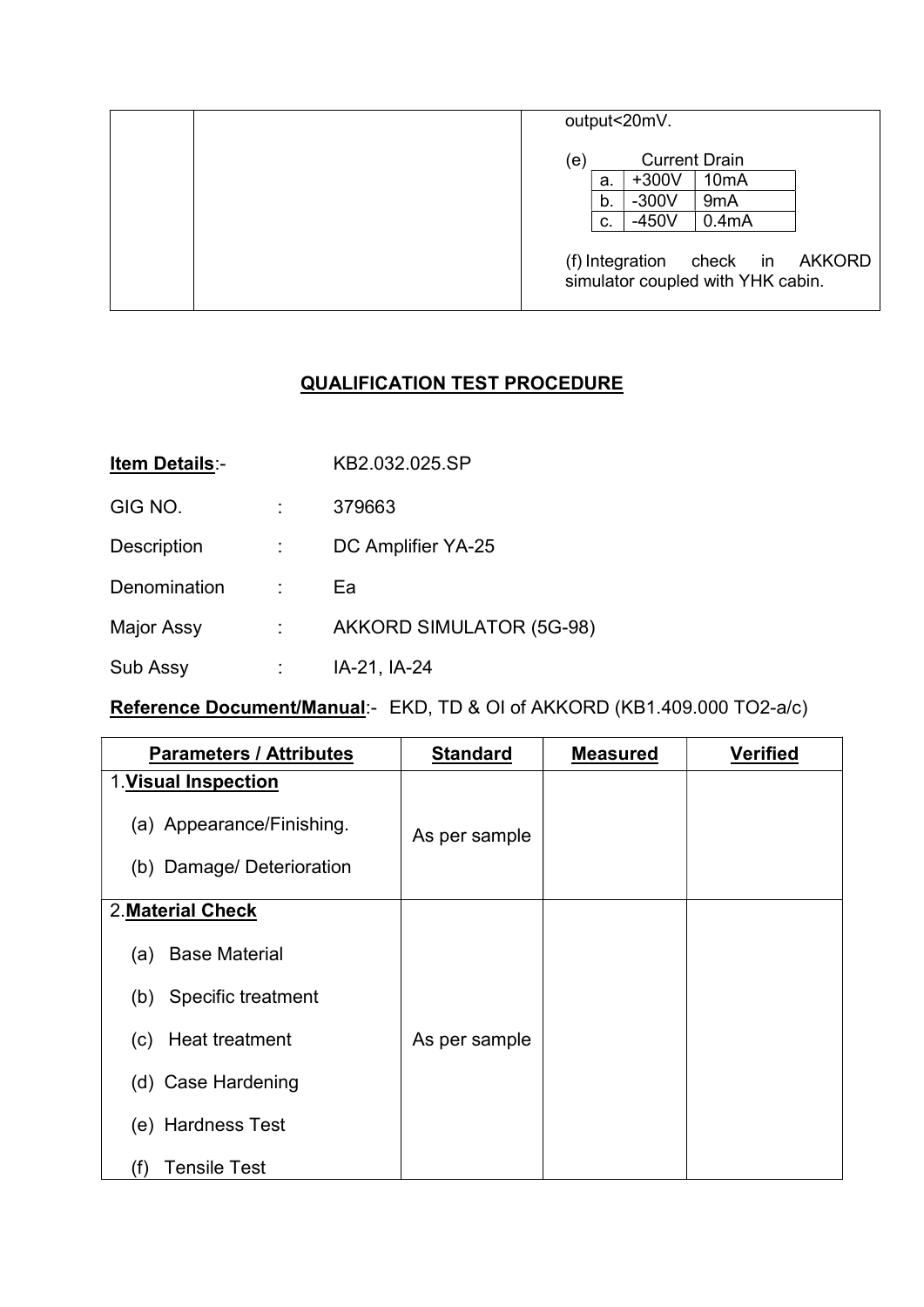| 3. Protective Coating / Sealing<br>(a) Anti-corrosive Treatment<br>(b) Paint & Varnish<br>(c) Application of Grease / Oil<br>(d) Sealing<br>(e) Dia Internal | Yes<br>Yes (Varnish)<br>N/A<br>As per sample<br>N/A |  |
|--------------------------------------------------------------------------------------------------------------------------------------------------------------|-----------------------------------------------------|--|
| (f) Thickness<br>(g) Any other dimension                                                                                                                     | N/A<br>Connector<br>Base<br>(Width=1.1 cm           |  |
| (g) Elongation Test<br>(h) Any other Test                                                                                                                    | & Height=1.3<br>cm)                                 |  |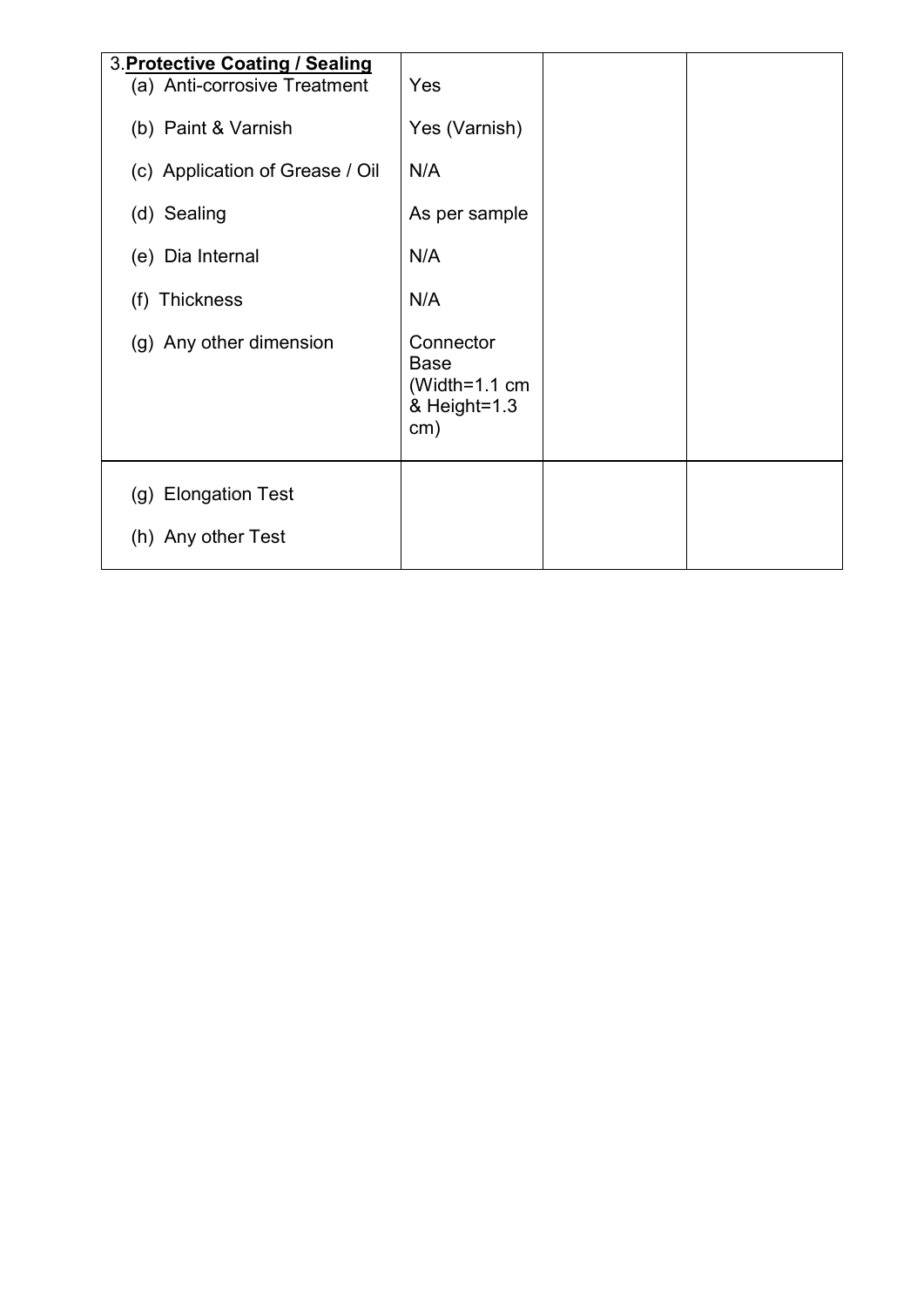| 4. Fitment Check                         |                                                                                                 |  |
|------------------------------------------|-------------------------------------------------------------------------------------------------|--|
| (a) Dimensional Accuracy                 |                                                                                                 |  |
| (b) Compatibility of fasteners           | As per Sample                                                                                   |  |
| (c) Vibration Check                      |                                                                                                 |  |
| (d) Shock Test                           |                                                                                                 |  |
| 5. Functional Checks                     |                                                                                                 |  |
| Input Voltage<br>(a)                     | +300V, -300V,<br>$-150V, -450V$<br>400Hz                                                        |  |
| <b>Input Current</b><br>(b)              | N/A                                                                                             |  |
| (c) Output Voltage<br>(d) Output Current | $±150V$ at<br>Rload=20<br>KOhm and<br>output voltage<br>of ±175V at<br>Rload= 50<br><b>KOhm</b> |  |
| (e) Output Power                         | N/A                                                                                             |  |
| Resistance<br>(f)                        | N/A                                                                                             |  |
| (g) Impedance                            | N/A                                                                                             |  |
| (h) Endurance on Peak Output             | N/A                                                                                             |  |
| <b>Load Carrying Capacity</b><br>(j)     | N/A                                                                                             |  |
| (k) Load lifting Capacity                | N/A                                                                                             |  |
| <b>Endurance /braking Load</b><br>(1)    | N/A                                                                                             |  |
| (m) Deformation on Load                  | N/A                                                                                             |  |
| (n) Any other check                      | N/A                                                                                             |  |
|                                          | (i) HUM<br>Component at<br>amplifier<br>output is<br>20mV.                                      |  |